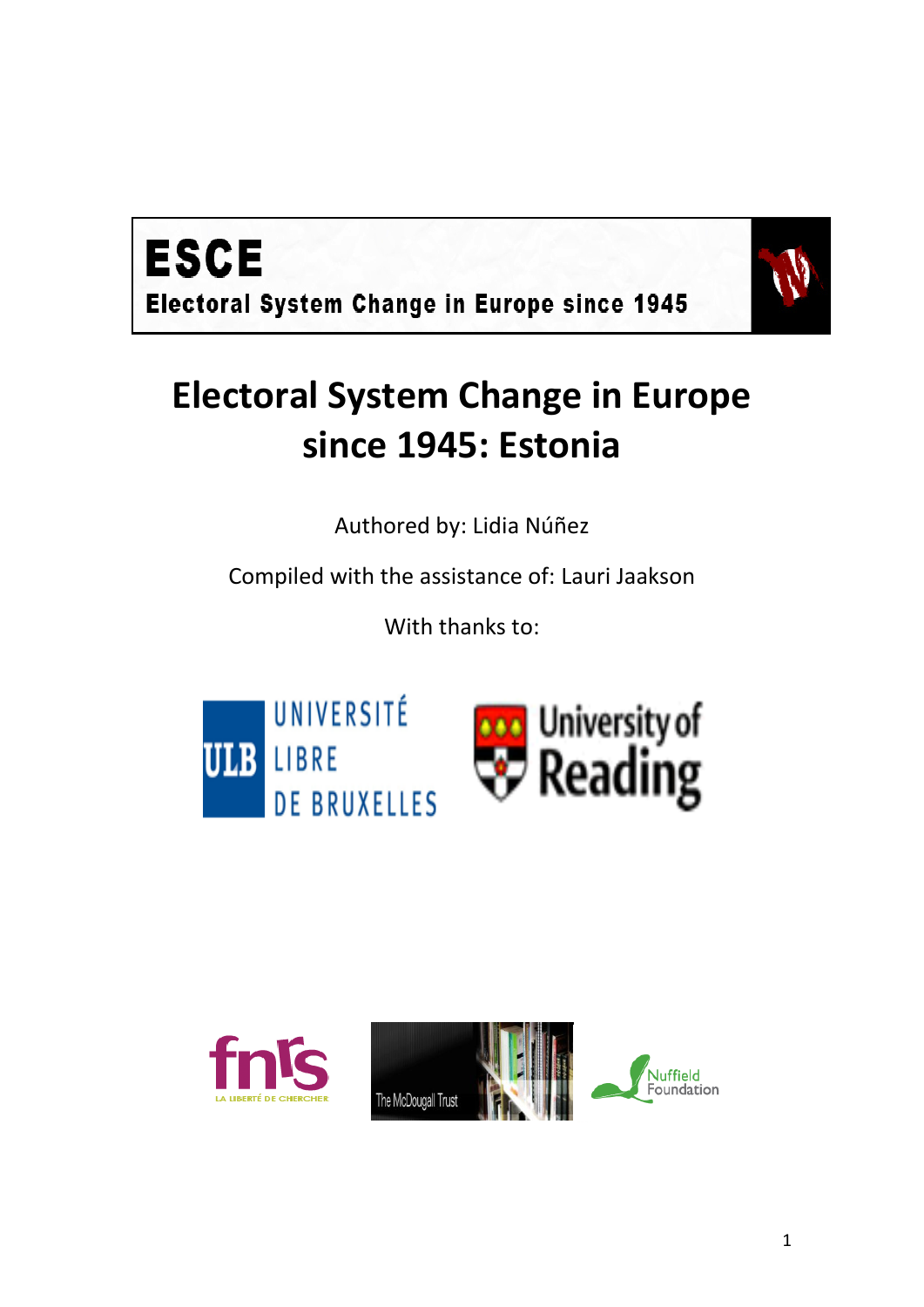

## **Section 1: Overview of the Estonian Electoral System Changes since 1989**

By 1989, new parties were being created in Estonia and, at the same time, tensions mounted both inside the country (between Estonians on one side and Russians and Russian descendants in the other) and outside the country (with the USSR concerning the issue of Estonian independence). The starting point of the analysis of the Estonian electoral system is the first electoral law enacted in 1989 by the Supreme Soviet, the first freely elected parliament during the Soviet era, after the declaration of the republic's right of sovereignty (16 November 1988). This law introduced proportional electoral rules under a Single Transferable Vote system (PR-STV). A new electoral law in 1992 introduced introduced an open list proportional electoral system with three tiers and multimember districts – while several amendments to this system have been undertaken, the broad system introduced in 1992 remains in place today.

### **Section 2: Relevant Electoral System changes in Estonia since 1989**

| Law                    | Amendment    | Date of       | Location | <b>Relevant for the</b> |
|------------------------|--------------|---------------|----------|-------------------------|
|                        |              | enactment     |          | research                |
| <b>Supreme Soviet</b>  |              | 04 December   |          | Yes                     |
| <b>Electoral Law</b>   |              | 1989          |          |                         |
| <b>Constitution of</b> |              | 03 July 1992  |          | Yes                     |
| Estonia                |              |               |          |                         |
|                        |              |               |          |                         |
| Riigikogu              |              | 20 April 1992 |          | Yes                     |
| <b>Election Act</b>    |              |               |          |                         |
| Riigikogu              |              | 11 July 1994  |          |                         |
| <b>Election Act</b>    |              |               |          |                         |
|                        | Amendment    | 13 November   |          |                         |
|                        | (Muudatus 4) | 1998          |          |                         |
|                        | Amendment    | 24 November   |          |                         |
|                        | (Muudatus 5) | 1998          |          |                         |
| Riigikogu              |              | 18 July 2002  |          | Yes                     |
| <b>Election Act</b>    |              |               |          |                         |

#### **Table 1. Summary of Estonian Electoral Laws and Amendments since 1989**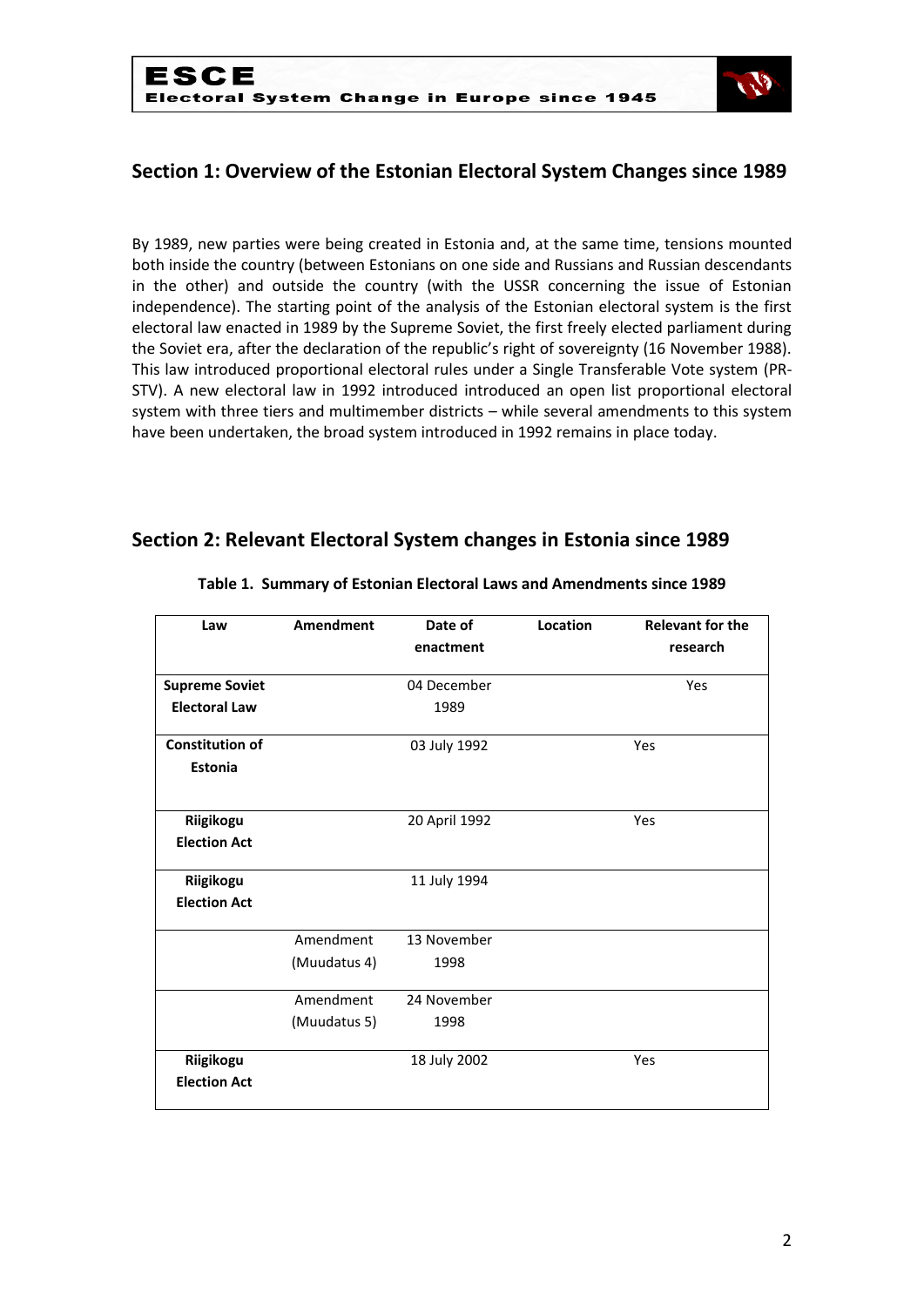

## **Section 3: Details of previous electoral systems and electoral system changes.**

#### *3.1 1989 Supreme Soviet Electoral Law*

This law, the Estonian Supreme Soviet Electoral Law, was enacted on 04 Dec 1989. It introduced a Proportional Representation by Single Transferable Vote (PR-STV) system. The 1990 elections were conducted under this law, in which, although 27 pro-Soviet deputies were elected, the two thirds Estonian majority was enough to declare at its first full session (30 March) the country's official intention to re-establish its independence.

*Assembly size*. Supreme Soviet had 105 deputies.

*Districts and district magnitude*. Table 2 reflects how district magnitudes varied across districts.

| <b>Number of seats in district</b> | <b>Number of such districts</b> |
|------------------------------------|---------------------------------|
|                                    |                                 |
|                                    |                                 |
|                                    |                                 |
|                                    |                                 |
|                                    |                                 |

#### Table 2: Allocation of seats at district level in 1989

*Nature of votes that can be cast*. It is a highly candidate-centered system. No other parties except Communist Party are mentioned and there is little or no mentioned role for parties. Vote choice is expressed by ranking candidates with numbers "1", "2", "3", etc. Ballot papers are written both in Estonian and in Russian. Candidates are listed on the ballot paper in alphabetical order. (Article 34)

Candidate nomination right is held by the CP, unions, societal organizations, voters' unions. (Article 28.2) $1$ 

*Party threshold*. No defined thresholds for entering the assembly.

**.** 

*Allocation of seats to parties at the lower tier*. Single Transferable Vote method is used.

<sup>(1)</sup> The following had the right to nominate candidates: The Estonian Communist Party, labour unions, cooperative organizations, the Estonian Leninist Youth Association, women's associations, warand labour veterans' associations, scientific personnel's associations, artists' unions, workers' unions, societal organizations that have been registered according to the law, societal movements that hold a statutory right to nominate, as well as electoral alliances that they have formed, voters meetings, and citizens' initiatives that have united behind a single candidate.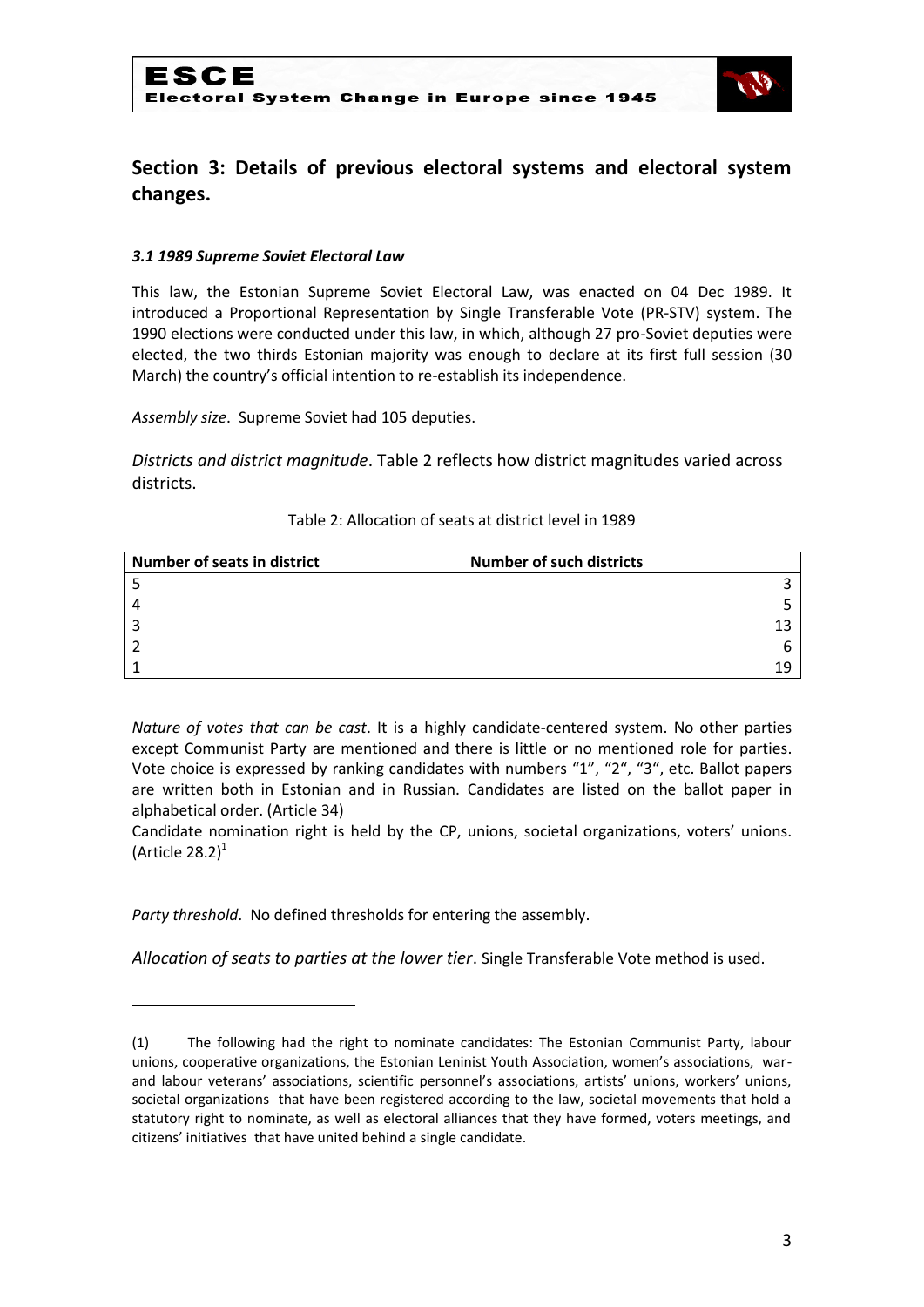

*Allocation of seats to candidates*. According to the Estonian SSR Electoral Committee's manual the allocation of seats is done in the following way:

The determination of results in the first round

1. For each candidate, the amount of his/her first preference is determined (i.e., how many ballot papers ranking the candidate with  $n^2$ , per candidate);

2. The quota (i.e. how many votes needed in order to become elected) is calculated thereafter, according to the following rule (Droop quota):

Quota= Sum of first preference given to all competing candidates  $+1$ Number of vacant seats (mandates) in the electoral district +1

3. Those candidates whose first rankings share exceeds or is equal to the quota are declared as elected.

The determination of results in following rounds

1. First, the largest remainder is transferred. In case those candidates who were elected in the previous round(s) had no remainder or it is smaller than the difference between the last and the penultimate candidate's difference, or no candidates were successful in the first round, then, the candidate with the lowest amount of first preferences will be eliminated.

2. In the second round, the second and following preferences of that successful candidate who had the largest remainders in the first round, shall be transferred. In the third and following rounds, only those ballots that were transferred in the previous round(s) shall be transferred.

3. In case the amount of ballots to be transferred excedes the transferable remainder, a new value for each vote on the transferable ballots shall be calculated – the remainder is divided with the total value of all transferable ballots and the result is multiplied with the previous value of each transferable ballot. The results for each candidate are rounded to the nearest integer and added to his/her previous votes.

4. If over the transferring process even a single ballot is declared void, a new quota shall be calculated according to the aformentioned formula.

5. If after any round a candidate's vote share surpasses the quota or is equal to it, that candidate is declared elected.

The round, after which all available mandates are allocated, is declared the final one. The moment the last elected candidate is ascertained, the transfer rounds end.

#### *3.2 The 1992 Constitution*

The Constitution was adopted in a referendum on 28 June 1992. The Constituent Assembly was formed of thirty members each from the Congress of Estonia and from the Supreme Council in order to appease rivalries. After the Constitution was enacted, the first campaign for the first elections in the post-Soviet era began. This election, held on 20 September, elected the Riigikogu, the assembly that replaced the transitional Supreme Council.

(The current redaction was enacted on 21 July 2007)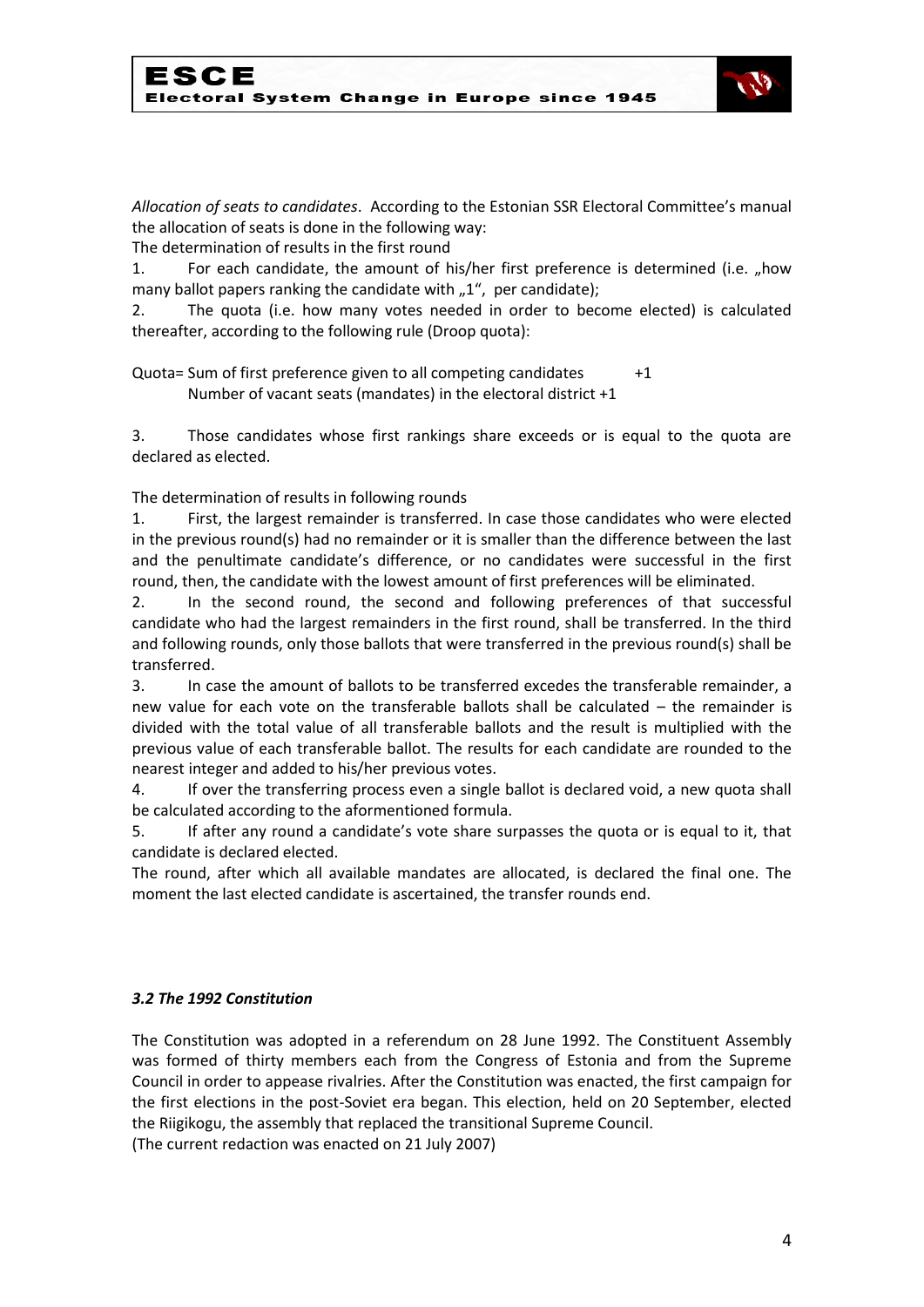

*Assembly size*. The Riigikogu must have one hundred and one members.

*No other change*

#### *3.3 The 1992 Electoral Reform.*

The Riigikogu Election Act was enacted on 20 Apr 1992. It introduced a proportional electoral system with three tiers and multimember districts. Thus, for elections to the Riigikogu there are three rounds of counting in order to distribute seats (personal allocation, list allocation, and compensation mandate) This Act was amended once: on 18 June 1992

*Assembly size*. No change. The Riigikogu must have 101 members

*Districts and district magnitude.* There are 12 multi-mandate districts. Seat apportionment is calculated prior to elections according to the number of registered voters.

*Nature of votes that can be cast*. There are fully open lists in which each voter has one vote. The voter has to write down in the ballot paper the registration number of his/her most preferred candidate (just one number). Candidates nominated as individuals in the voting district shall appear after the lists. (Art. 22.1)

Electoral alliances are allowed. Each party or electoral alliance will decide by itself the order of the national lists when submitting the candidate lists.

Ballot papers shall be printed in Estonian (Art.22)

*Party threshold*. There is a 5% nationwide threshold (see third tier) or parties must have won at least three seats by simple quota. (Art. 29.1)

*Allocation of seats to parties at the lower tier*. The first tier consists of the allocation of the personal mandates by means of a simple (Hare) district quota. Individual candidates are awarded a seat if their vote share surpasses this quota, which is obtained by dividing the number of valid votes cast by the number of seats in each district (Art.28.4).

*Allocation of seats to parties at the second tier*. Each party's candidates are listed in the order of votes obtained (on lists which are included in the third tier), and once the list candidates' votes are totalled, the list receives as many district mandates as the number of times its total district votes exceeds the simple quota. Candidates at the top of the list are elected.

*Allocation of seats to parties at the upper tier*. (Compensation mandates) Mandates not distributed in electoral districts on the basis of simple quota are distributed as compensation mandates between the national lists of those parties and electoral coalitions whose candidates obtained at least 5% of the national vote or for which at least three were elected by simple quota. A modified d'Hondt distribution method is used with the distribution series of 1, 20.9, 30.9, 40.9 , etc. For national lists, those candidates who appear at the top of the list shall receive compensation mandates. For the purposes of distributing mandates, the names of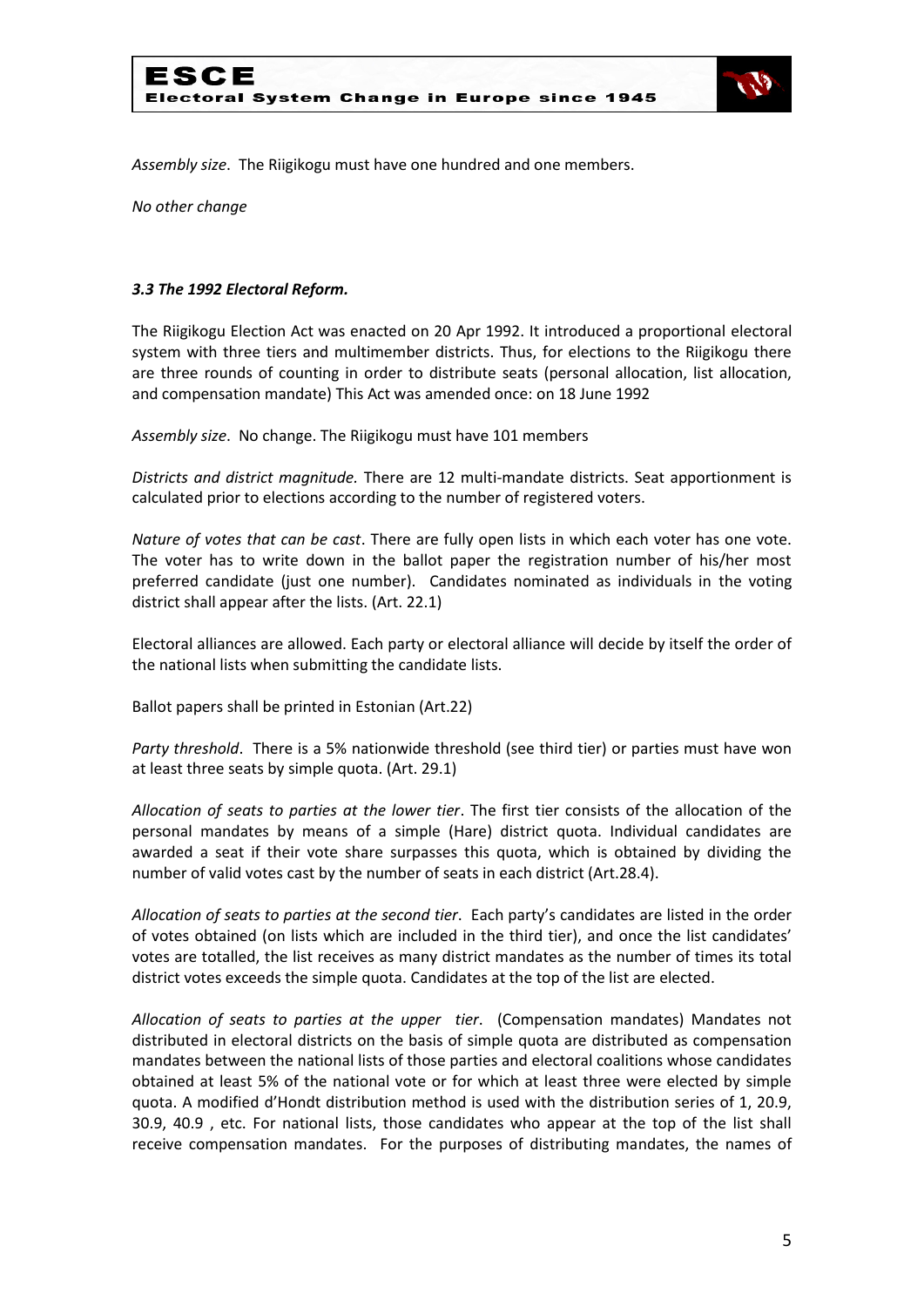

candidates on the list who have been elected by a simple quota in the territorial electoral district shall be disregarded (Art.29). During the 1990s an important amount of seats were allocated to these party lists, were voters have no choice (Mikkel and Pettai, 2004).

| <b>Electoral district</b> | <b>District magnitudes</b> | candidates<br><b>Number</b><br>of |
|---------------------------|----------------------------|-----------------------------------|
|                           |                            | actually elected                  |
| Tallinn1                  | 6                          | 10                                |
| Tallinn <sub>2</sub>      | 5                          |                                   |
| Tallinn3                  | 7                          | 8                                 |
| Tallinn4                  | 6                          | 6                                 |
| Harju-Rapla               | 10                         | 13                                |
| Hiiu-Lääne-Saare          | 8                          | 8                                 |
| I-V, Narva                | 5                          | 2                                 |
| Järva, L-V                | 10                         | 8                                 |
| Jõg-Vilj                  | 11                         | 9                                 |
| Tartumaa-Tartu            | 13                         | 15                                |
| Põlv-Valg_Võr             | 11                         | 10                                |
| Pärnumaa-Pärnu            | 9                          | 5                                 |

#### Table3: Allocation of seats at district level in [1992

#### *3.4 The 1994 Electoral Reform*

The Riigikogu Election Act was enacted on 11 Jul 1994. It introduced minor changes regarding the number of districts.

*Districts and district magnitude*. The number of districts is reduced to 11. (Art. 9) Mandates shall be distributed to the electoral districts on the principle of proportionality in accordance with the number of citizens entitled to vote (Art. 9.5).

*Nature of votes that can be cast*. The possibility of electoral alliances between parties is eliminated with amendment 5.

*Party threshold*. No change in the nationwide threshold.

*Allocation of seats at the second tier*. Candidates must receive at least 10 per cent of the Hare quota in their district to be eligible (Art. 37.6). This change was prompted by concern that there was only a weak link between the personal votes cast and the outcome of the elections: in the 1992 election, only 56 of the 101 top vote winners were elected (Grofman, Mikkel, and Taagepera 1999: 239-40). Pettai (2004: 831) contends that the weak link between personal votes and seats "has contributed to the low turnout in elections". But politicians "were loath to radically alter the system" and introduced only "minor changes intended to soften the harsh effects of the system but not to change it fundamentally" (Mikkel and Pettai 2004: 339). According to Taagepera (1995: 329):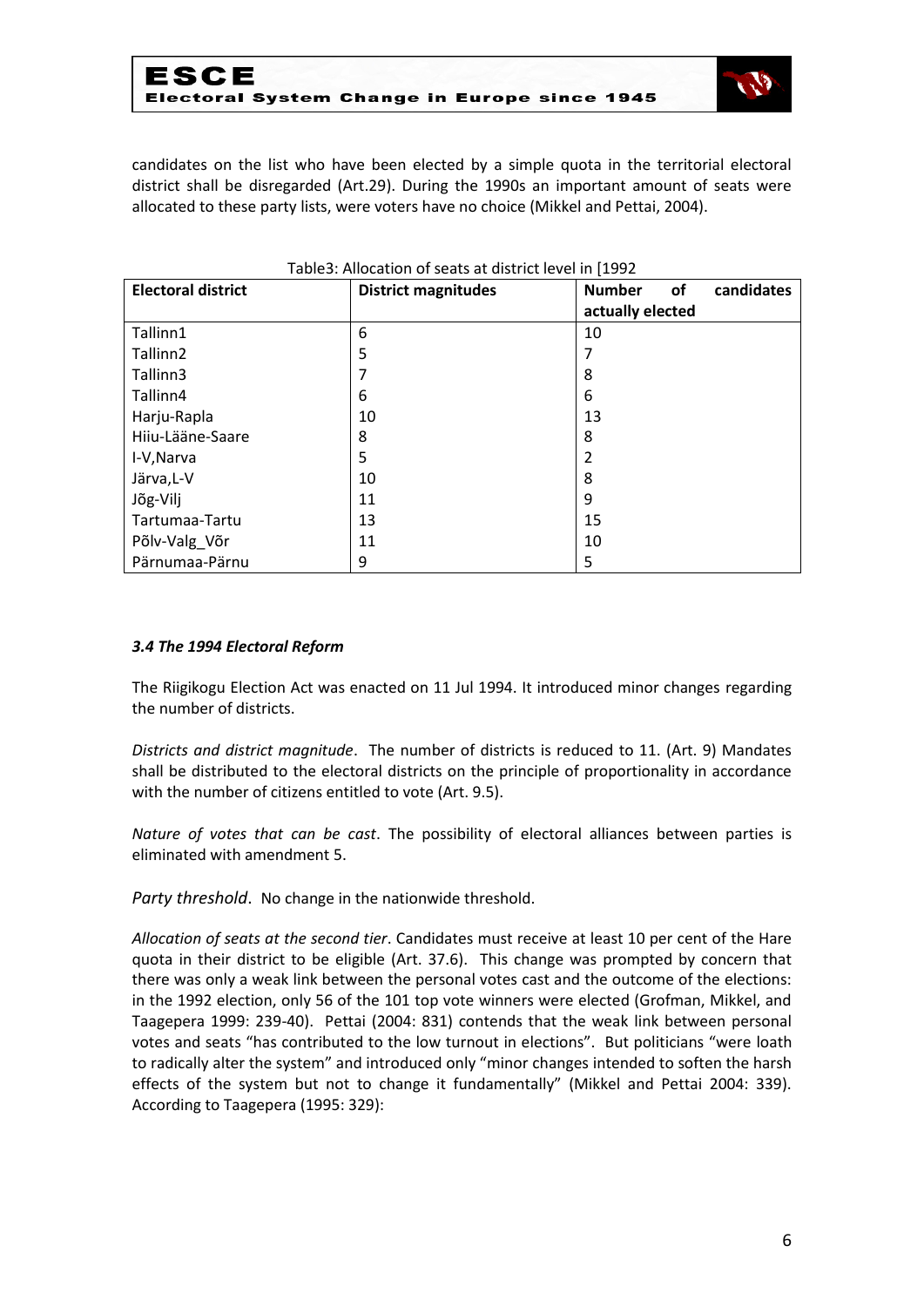

"When in 1992 a candidate was elected with a mere 51 personal votes, riding on the coattails of a highly popular one, a restriction was introduced: for district seats a minimum of 0.1 quota (i.e., about 500 votes) must be personally won. The restriction does not apply to nationwide seats, and this way an incumbent was re-elected in 1995 with only 98 personal votes; he had received 427 in 1992."

District-level seats were already allocated entirely on the basis of personal votes cast, so this reform cannot be regarded as significant in the terms of this project.

*No other change*

| <b>Electoral district</b> | <b>District magnitudes</b> | candidates<br><b>Number</b><br>of |
|---------------------------|----------------------------|-----------------------------------|
|                           |                            | actually elected                  |
| Tallinn 1                 | 8                          | 10                                |
| Tallinn 2                 | 9                          | 12                                |
| Tallinn 3                 | 8                          | 10                                |
| Harju-Rapla               | 11                         |                                   |
| Hiiu-Lääne-Saar           | 8                          |                                   |
| Lääne/Ida-Virumaa         | 11                         | 8                                 |
| Järva-Viljandi            | 10                         | 9                                 |
| Jõgeva-Tartumaa           | 8                          | 8                                 |
| Tartu linn                | 9                          | 13                                |
| Võru-Valga-Põlva          | 11                         | 7                                 |
| Pärnumaa                  | 8                          | 10                                |

#### Table 4: Allocation of seats at district level in 1994

#### *3.5 The 1998 Electoral Reform*

The 1994 Act had undergone several amending rounds (predominantly technical changes of how elections are to be organized and carried out, restrictions on campaigning etc), it was rewritten as a new integral act with hardly any changes in the scope of this analysis. The fourth amendment, enacted on 13 November 1998 defined the apportionment as follows:

*Districts and district magnitude*. The number of seats is divided between the electoral districts as follows:

1) The total number of voters shall be divided by the number 101;

2) The number of voters in an electoral district shall be divided by the number obtained as a result of the calculation specified in clause 1) of this subsection;

3) Each electoral district shall be awarded a particular number of mandates in correspondence with the integer of the number obtained as a result of the calculation made according to clause 2) of this subsection;

4) Seats which are not distributed pursuant to clause 3) of this subsection shall be distributed on the basis of the largest-remainder rule, using the fractions of numbers obtained as a result of the calculation specified in clause 2) of this subsection (Art. 9.1)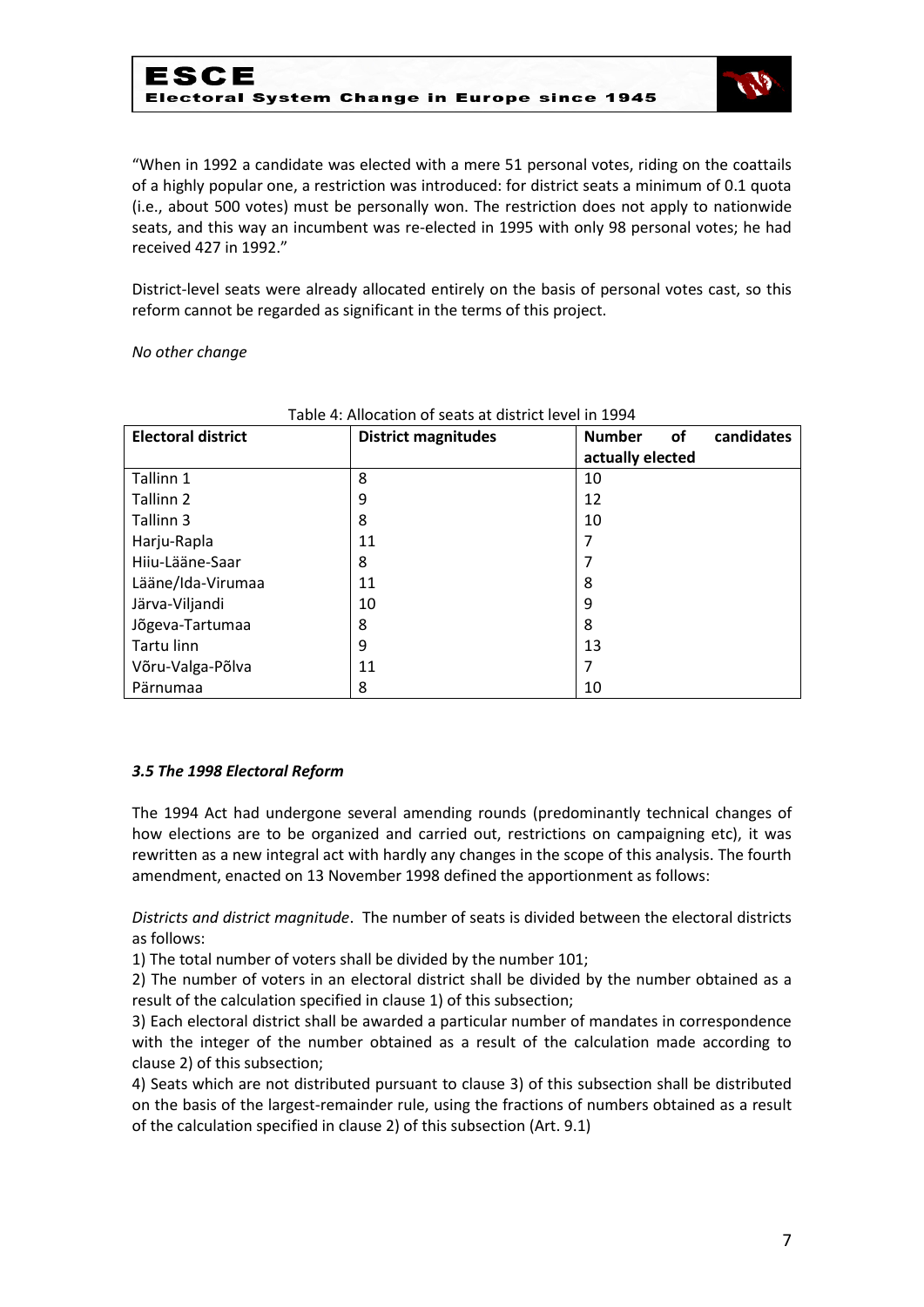

*Nature of votes that can be cast*. The fifth Amendment 5 (Muudatus 5) enacted on 24 Nov 1998 eliminated the possibility of electoral alliances.

*No other change*

| <b>Electoral district</b> | <b>District magnitudes</b> | candidates<br><b>Number</b><br><b>of</b> |
|---------------------------|----------------------------|------------------------------------------|
|                           |                            | actually elected                         |
| Tallinn 1                 | 8                          | 11                                       |
| Tallinn 2                 | 10                         | 9                                        |
| Tallinn 3                 | 8                          | 11                                       |
| Harju-Rapla               | 12                         | 11                                       |
| Hiju-Lääne-Saar           | 7                          | 6                                        |
| Lääne/Ida-Virumaa         | 13                         | 10                                       |
| Järva-Viljandi            | 9                          |                                          |
| Jõgeva-Tartumaa           | 8                          | 9                                        |
| Tartu linn                | 8                          | 9                                        |
| Võru-Valga-Põlva          | 10                         | 10                                       |
| Pärnumaa                  | 8                          | 8                                        |

#### Table 5: Allocation of seats at district level in 1999

#### *3.6 The 2002 Electoral Reform*

The Riigikogu Election Act (enacted 18 July 2002) was the last reform up to the time this report is being written (August 2011).

*Assembly size*. [Short description].

*Districts and district magnitude*. There are 12 multi-member districts instead of 11, but there is no change in the apportionment method.

*Nature of votes that can be cast*. Electoral alliances are not allowed. It introduces electronic voting possibility and its procedures.

Note: The 7th Amendment (Muudatus 7) enacted on 14 Jul 2006 introduced the possibility to reconsider and revote. It was amended as follows: a voter has a possibility during I-voting period to recast his/her vote, the last cast vote counts.

*Party threshold*. There is no change in the threshold applicable in the first and second tiers.

*Allocation of seats to parties at the second tier*. Mandate allocation rules (see art 62) are adjusted. In the lists of those political parties in an electoral district whose candidates receive at least 5 per cent of the votes nationally, the candidates shall be ranked according to the number of votes cast for each candidate. The votes cast for candidates standing in the list of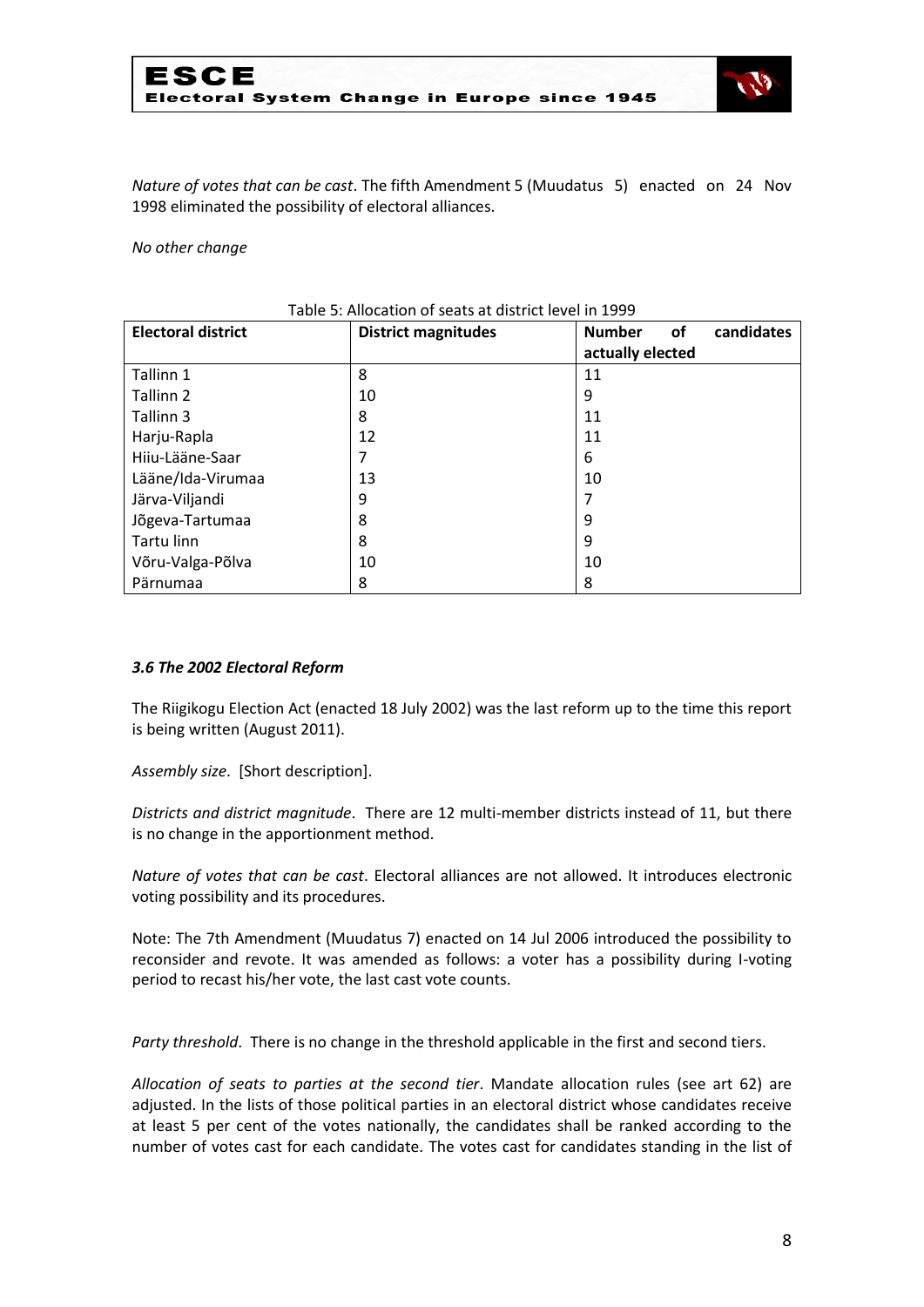

candidates of the same political party in an electoral district shall be totalled. A list shall receive as many mandates as the number of times the number of votes it receives in the electoral district exceeds the simple quota. Mandates obtained by exceeding the simple quota are also deemed to be mandates of a political party.

The number of mandates a political party is awarded shall be increased by one if the remaining votes represent at least 75 per cent of the simple quota. A political party shall also be given a mandate if the number of votes is at least 75 per cent of the simple quota. The candidates at the top of the list for whom the number of votes cast is at least 10 per cent of the simple quota are elected. If at least two candidates receive an equal number of votes, the candidate who is further towards the top of the national list of candidates shall be elected. (Art.62) As a consequence of the above mentioned change, more mandates were allocated at the district level, making the result closer to the voters preferences (Mikkel and Pettai 2004).

*Allocation of seats to parties at the upper tier*. (Compensation mandates)Until this reform, candidates could be elected for compensation mandates even if they had not received personal votes. With the 2002 reform, only those candidates who reach 5% of the Hare quota at the district level can be awarded a seat from the compensation mandates. (Mikkel and Pettai, 2004) If the candidate does not reach this level of support at the district level, the next candidate on the list will be given the seat. If, upon the distribution of compensation mandates, it becomes evident that there are not enough candidates in the national list of candidates for whom the number of votes cast is at least 5 per cent of the simple quota of his or her electoral district, the candidate of the same list who has received the highest percentage of votes of the simple quota of his or her electoral district shall be given a compensation mandate.

*No other change*

| <b>Electoral district</b> | <b>District magnitudes</b> | <b>Number</b><br>candidates<br>of |
|---------------------------|----------------------------|-----------------------------------|
|                           |                            | actually elected                  |
| Tallinn 1                 | 8                          | 10                                |
| Tallinn 2                 | 10                         | 11                                |
| Tallinn 3                 | 8                          |                                   |
| Harju-Rapla               | 12                         | 13                                |
| Hiiu-Lääne-Saar           | 7                          | 5                                 |
| Lääne-Viru                | 6                          |                                   |
| Ida-Viru                  | 8                          |                                   |
| Järva-Viljandi            | 9                          | 8                                 |
| Jõgeva-Tartumaa           | 8                          | 8                                 |
| Tartu linn                | 8                          | 8                                 |
| Võru-Valga-Põlva          | 9                          | 10                                |
| Pärnumaa                  | 8                          |                                   |

Table 6: Allocation of seats at district level in 2003 (Seats allocated to the each district after the count of the ballots)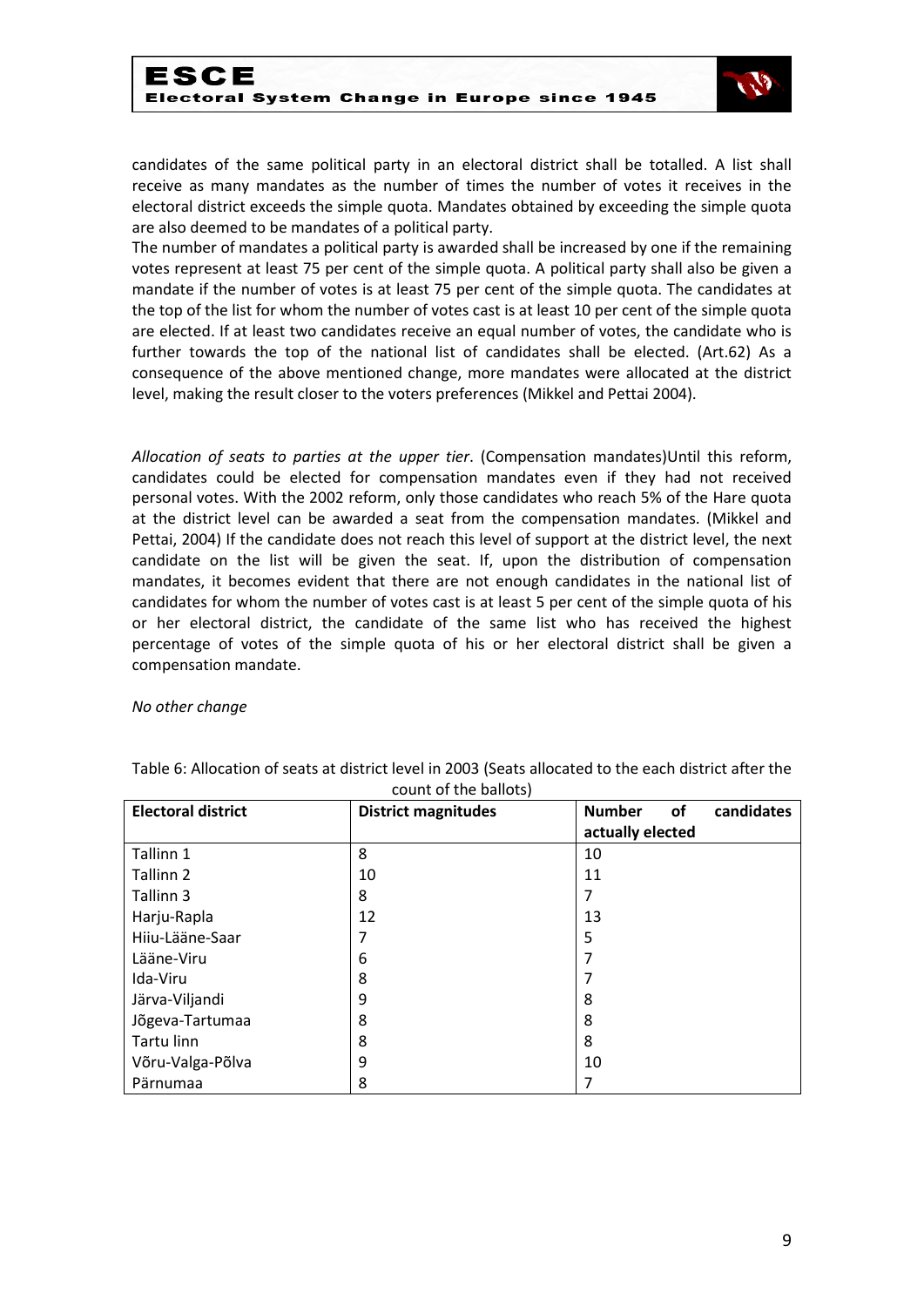

## **References**

Estonian National Electoral Committe[e www.vvk.ee](http://www.vvk.ee/)

Riigikogu (The Parliament of Estonia)<http://www.riigikogu.ee/index.php?id=34622>

Bremmer, Ian, and Ray Taras, eds. *Nations and Politics in the Soviet Successor States*. New York: Cambridge University Press, 1993.

Grofman, Bernard, Evald Mikkel, and Rein Taagepera (1989). "Electoral System Changes in Estonia, 1989–1993", *Journal of Baltic Studies*, 30:3, 227–49.

Iwaskiw, Walter R., ed. *Estonia, Latvia & Lithuania : country studies* Washington: GPO for the Library of Congress, 1996.

Michta, Andrew A. The Government and Politics of Postcommunist Europe. Westport, Connecticut: Praeger, 1994.

Mikkel, Evald, and Vello Pettai (2004). "The Baltics: Independence with Divergent Electoral Systems", in Josep Colomer (ed.), *Handbook of Electoral System Choice*. Basingstoke: Palgrave Macmillan, 332–46.

Pettai, Vello (2001). "Estonia: Positive and Negative Institutional Engineering", in Jan Zielonka (ed.), *Democratic Consolidation in Eastern Europe, Volume 1: Institutional Engineering*. Oxford: Oxford University Press, 111–38.

Pettai, Vello (2004). "The Parliamentary Elections in Estonia, March 2003", *Electoral Studies*, 23:4, 828–34.

Solvak, Mihkel, and Vello Pettai (2008). "The Parliamentary Elections in Estonia, March 2007", *Electoral Studies*, 27:3, 574–77.

Taagepera, Rein (1995). "Estonian Parliamentary Elections, March 1995", *Electoral Studies*, 14:3, 328–31.

Taagepera, Rein. "Ethnic Relations in Estonia," *Journal of Baltic Studies*, 23, No. 2, Summer 1992, 121-32.

Taagepera, Rein. Estonia: Return to Independence. Boulder, Colorado: Westview Press, 1993. The Estonian Transitional Election of 1990", *Communist and Post-Communist Studies*, 27 (2), 1994 177-192.